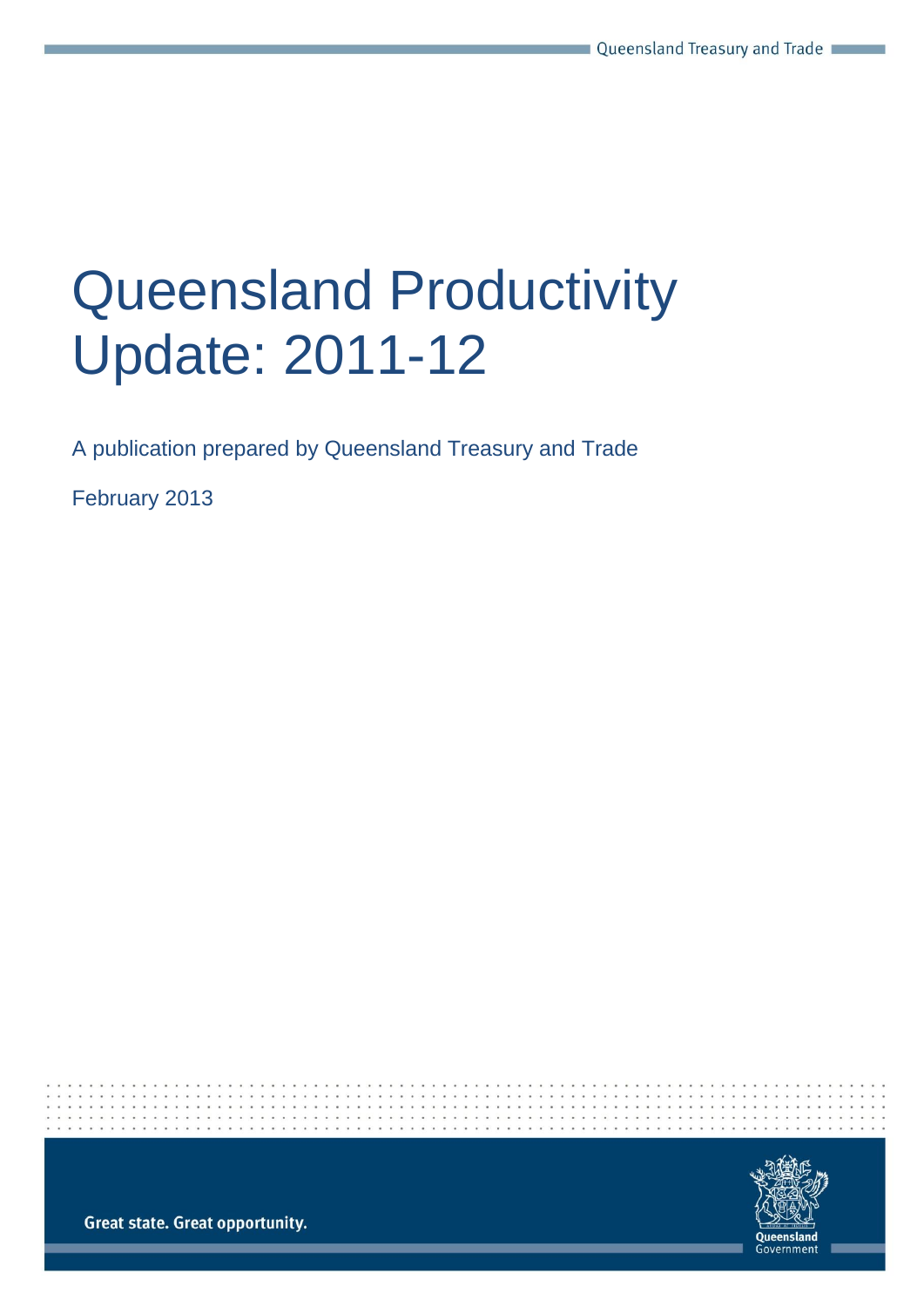Queensland Treasury and Trade, Level 8, 100 George Street, Brisbane, Queensland, Australia GPO Box 611 Brisbane, Queensland, Australia, 4001 Telephone: (07) 303 56472 Email: govstat@treasury.qld.gov.au

This report is based on the information available to the Queensland Treasury and Trade at the time of preparation. It does not necessarily reflect the opinions or views of the Queensland Government.

Any statement, opinion or advice expressed or implied in this report is made in good faith but on the basis that the State of Queensland, its agents and employees are not liable for any damage or loss whatsoever which may occur in relation to its use by the client or any third party.

© The State of Queensland (Queensland Treasury and Trade) 2013



You are free to copy, communicate and adapt the work, as long as you attribute the authors. This document is licensed under a Creative Commons Attribution 3.0 Australia licence. To view a copy of this licence, visit http://creativecommons.org/licenses/by/3.0/au</u>. To attribute this work cite *Queensland Productivity Update: 2011-12* Queensland Treasury and Trade.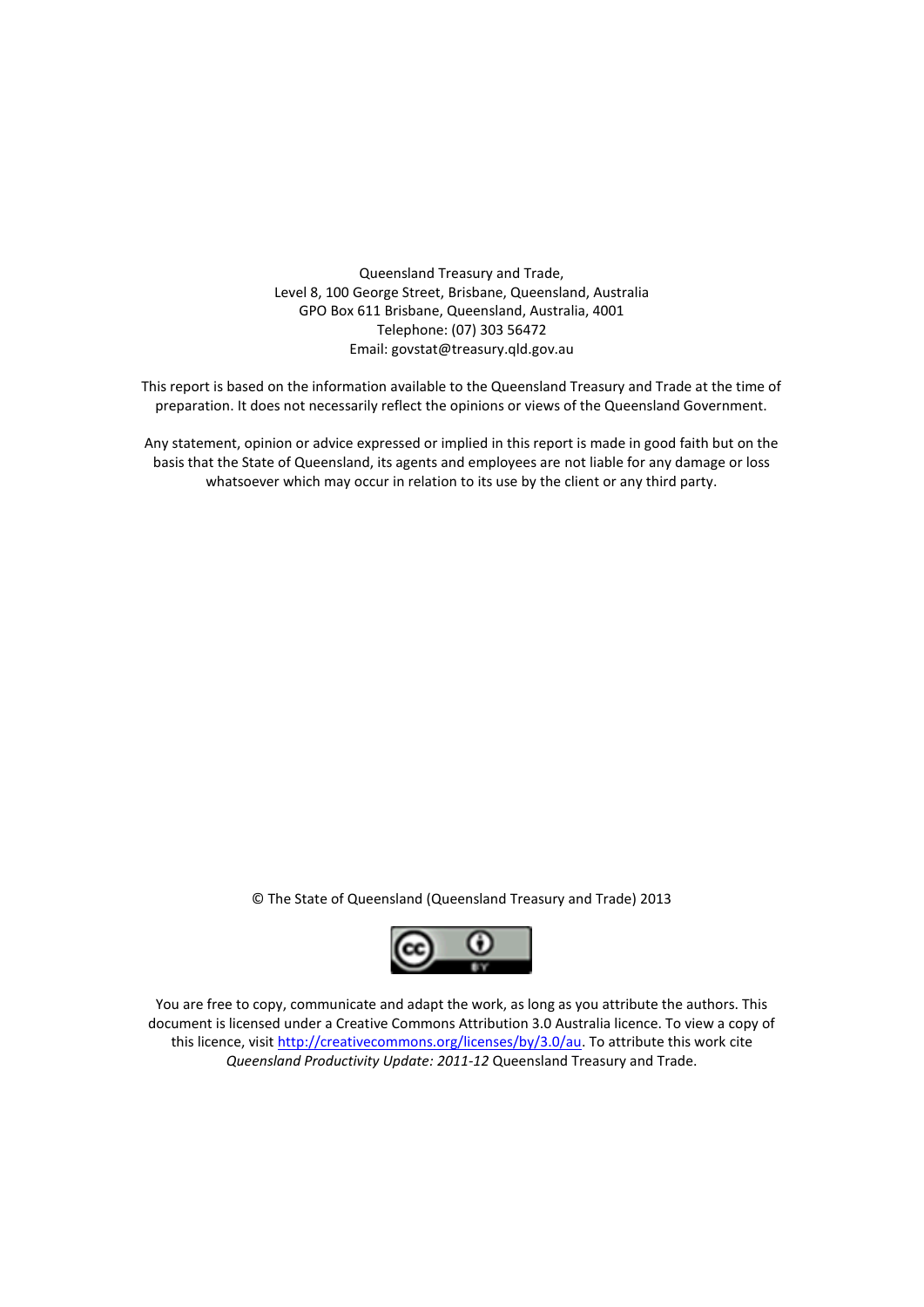## **1.0 Introduction**

This Queensland productivity update provides measures of multifactor productivity (MFP) for Queensland and Rest of Australia for the period 1985-86 to 2011-12. It examines Queensland's productivity performance in terms of productivity cycles, the last of which is estimated to have ended in 2007-08, together with Queensland's recent productivity performance.

The *Queensland State Accounts* (QSA), published quarterly by Queensland Treasury and Trade, provides a measure of Queensland's economic performance. In addition to these quarterly estimates of Gross State Product (GSP), Queensland Treasury and Trade has recently developed a methodology to estimate MFP growth which provides a more comprehensive understanding of the drivers of economic growth. This update follows the publication *Estimates of Queensland Productivity Performance, 1985-86 to 2009-10*. For a more in-depth discussion on productivity concepts and Queensland's historical productivity performance, see *An Historical Analysis of Productivity in Queensland*.

One advantage of estimating MFP growth is that it allows economic growth to be decomposed into the contribution from accumulation of inputs: labour and capital, and MFP. In this update, MFP is analysed from the following five perspectives:

- productivity cycles;
- recent productivity performance;
- 2001-02 to 2007-08 productivity cycle;
- long term average; and
- contribution to living standards.

Annual data are also presented in Appendix 1.

## **2.0 Productivity cycles**

 $\overline{a}$ 

Short term movements in productivity should be interpreted with caution as productivity estimates are volatile from year-to-year. Such movements in measured productivity may not be truly indicative of productivity trends as these short term fluctuations may reflect the degree to which firms are utilising their capital stock or the fact that employment growth tends to lag output growth. A conventional method of examining changes in productivity over time involves identifying and dividing the data into productivity 'growth cycles'. These growth cycles are determined by comparing the annual MFP estimates with their corresponding long term trend estimate<sup>1</sup>. The maximum deviation of the MFP index above its trend is the primary indicator of a growth cycle peak. Alternatively, over the longer period movements in the trend estimates can also be examined.

The green bars in Figure 1 represent the deviation of the original MFP series from the trend MFP series, where a positive deviation indicates that the original MFP estimate is greater than its trend equivalent in that year.

For Queensland, the obvious growth cycle peaks are 1988-89, 1992-93, 1996-97, 2001-02 and 2007-08<sup>2</sup>. Although there are some small differences between these growth cycle peaks and those identified for Rest of Australia, the use of the four peaks mentioned above facilitates the comparison of productivity performance between Queensland and Rest of Australia in this update.

<sup>&</sup>lt;sup>1</sup> For more information on productivity growth cycles see An Historical Analysis of Productivity in Queensland [\(http://www.oesr.qld.gov.au/products/publications/historical-analysis-productivity-qld/index.php\)](http://www.oesr.qld.gov.au/products/publications/historical-analysis-productivity-qld/index.php).

<sup>2</sup> The periods 1985-86 to 1988-89 and 2007-08 to 2011-12 represent only partial productivity growth cycles due to their unidentifiable start and end-point respectively. In general, due to the likelihood of data revisions in the years immediately following a release, productivity cycles may only be identified sometime after the reference year. In addition, due to data revisions growth cycle peaks may change as additional data become available.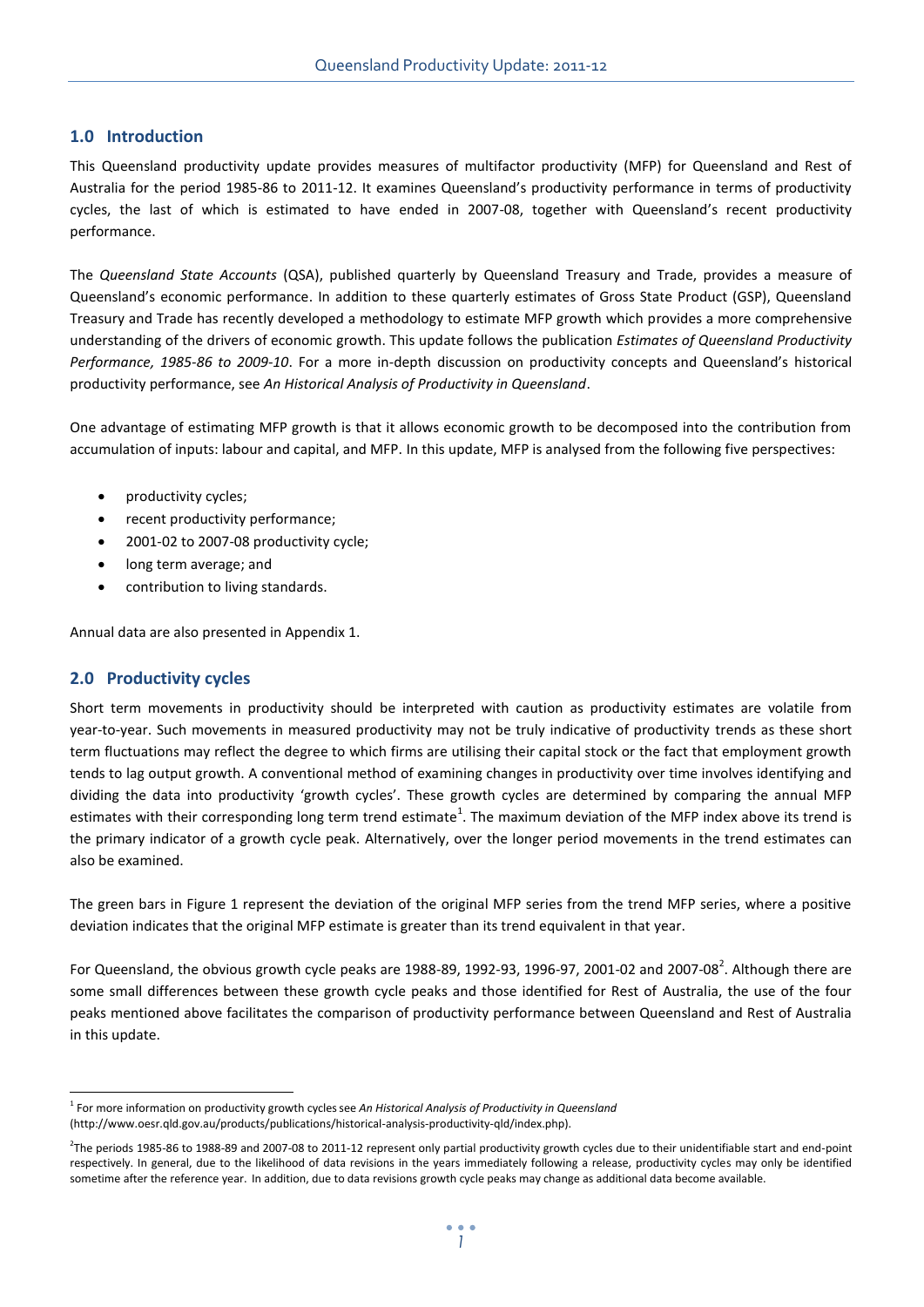

**Figure 1: MFP index and deviation from trend, Queensland**

MFP growth in Queensland accelerated over the first three productivity growth cycles, before moderating in the most recent cycle of 2001-02 to 2007-08 and has continued to moderate since 2007-08. Productivity gains were particularly strong in the mid-to-late nineties and continued into the early part of the subsequent decade. This acceleration through the 1990s coincided with an extended period of economic expansion in Queensland in an environment where productivity gains were also contributing to robust growth in the national economy following the recession earlier in the decade.

Nationally, the productivity surge of the 1990s was attributed to some combination of microeconomic reforms (such as reduced trade barriers and competition reform), workforce human capital and the introduction and use of new technologies<sup>3</sup>. It should be noted that these factors are interconnected and, for example, reform induced exposure to competition may have encouraged the adoption of new technologies.

Research by the Productivity Commission<sup>4</sup> indicates that the lagged impact of microeconomic reforms of the 1980s is likely to have played "at least some underlying part" in the acceleration of productivity growth over the two cycle period from 1992-93 to 2001-02.

*Source: Queensland Treasury and Trade estimates*

 $\overline{a}$ 3 See Productivity Commission: Commission Research Paper, *Microeconomic Reform and Australian Productivity: Exploring the Links*, 1999.

<sup>&</sup>lt;sup>4</sup> Microeconomic reforms and the revival in Australia's growth in productivity and living standards, Paper presented to the Conference of Economists, Adelaide, 1 October 2002.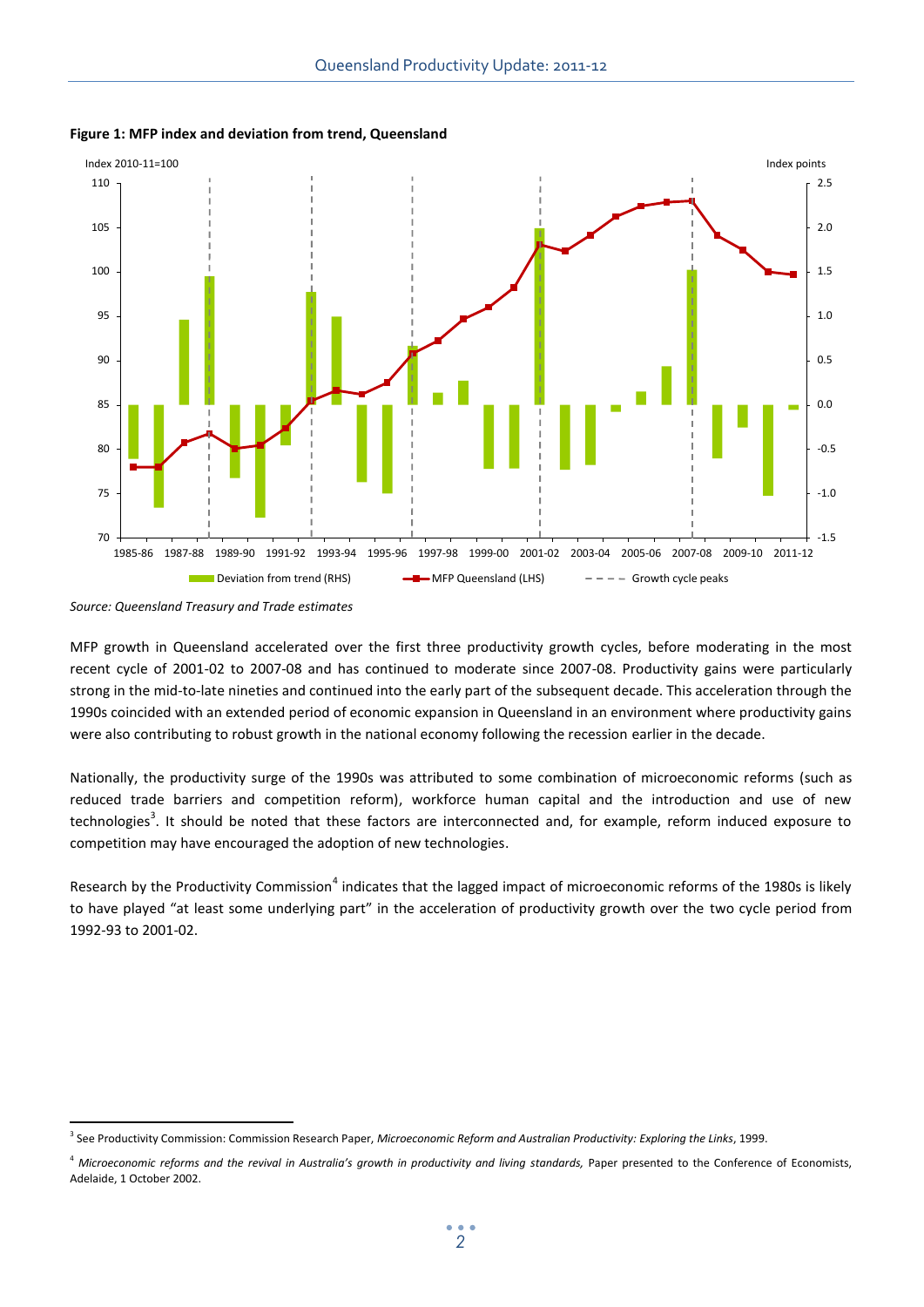# **3.0 Recent productivity performance**

Queensland recorded relatively weak output growth<sup>5</sup> of 1.4 per cent average annual growth over the four years to 2011-12 (Table 1) compared with average annual growth of 5.0 per cent over the period 1985-86 to 2007-08. By comparison, Rest of Australia experienced average annual growth in output of 2.7 per cent over the four year to 2011-12.

#### **Table 1: Recent productivity growth (a)**

| 2007-08 to 2011-12                                | Queensland                       | Rest of Australia |  |  |  |
|---------------------------------------------------|----------------------------------|-------------------|--|--|--|
|                                                   | Average annual growth (per cent) |                   |  |  |  |
| Output                                            | 1.4                              | 2.7               |  |  |  |
| <b>Multifactor productivity</b>                   | $-2.0$                           | 0.0               |  |  |  |
| Labour productivity                               | $-0.1$                           | 1.4               |  |  |  |
| less Capital deepening                            | 1.9                              | 1.4               |  |  |  |
| Combined labour and capital inputs <sup>(b)</sup> | 2.4                              | 2.1               |  |  |  |
| Hours worked                                      | 1.5                              | 1.3               |  |  |  |
| Capital services                                  | 6.9                              | 5.4               |  |  |  |

(a) Sum of component contributions to growth may not add due to rounding.

(b) Weighted in terms of labour and capital income shares.

*Source: Queensland Treasury and Trade estimates*

Although officially not a growth cycle, Queensland MFP recorded a decline of 2.0 per cent per annum over the period 2007-08 to 2011-12, compared with an unchanged MFP result in the Rest of Australia. This recent decline in Queensland MFP can be attributed to two main reasons.

Firstly, Queensland has recorded below average economic growth over the four years since 2007-08. This reflects the impact of the global financial crisis in 2008-09 together with the impacts of widespread flooding and Cyclone Yasi in 2010-11. Secondly, over the period 2007-08 to 2011-12, Queensland has recorded average annual growth in capital services of 6.9 per cent per annum. Mining investment is at record levels in Queensland with a substantial proportion relating to liquefied natural gas projects with the corresponding output growth not expected before 2014.

Estimates of labour productivity can be decomposed into the contribution of MFP growth and the rate of capital deepening<sup>6</sup>. This distinction is important as while labour productivity is a more commonly used measure, it can mask the true rate of change in productivity due to variations in capital deepening. Over the period 2007-08 to 2011-12, Queensland's labour productivity declined by 0.1 per cent per annum compared with an increase of 1.4 per cent over the corresponding period for the Rest of Australia. The decline in Queensland labour productivity reflects the 1.9 per cent per annum contribution from capital deepening being more than offset by the 2.0 per cent per annum decline in MFP.

## **3.1 Factors affecting recent performance**

 $\overline{a}$ 

Analysis by the Productivity Commission<sup>7</sup> suggests that special developments in three industries can explain much of the recent decline in MFP at the Australian level. The industries identified by the Commission were mining; electricity, gas and water; and agriculture.

<sup>&</sup>lt;sup>5</sup> For the purposes of this publication, output is defined as GSP less the ownership of dwellings industry.

 $6$  Defined as the ratio of the growth in capital to the growth in labour.

<sup>7</sup> Productivity Commission Submission to House of Representative Standing Committee on Economics, *Inquiry into Raising the Level of Productivity Growth in the Australian Economy, 2009.*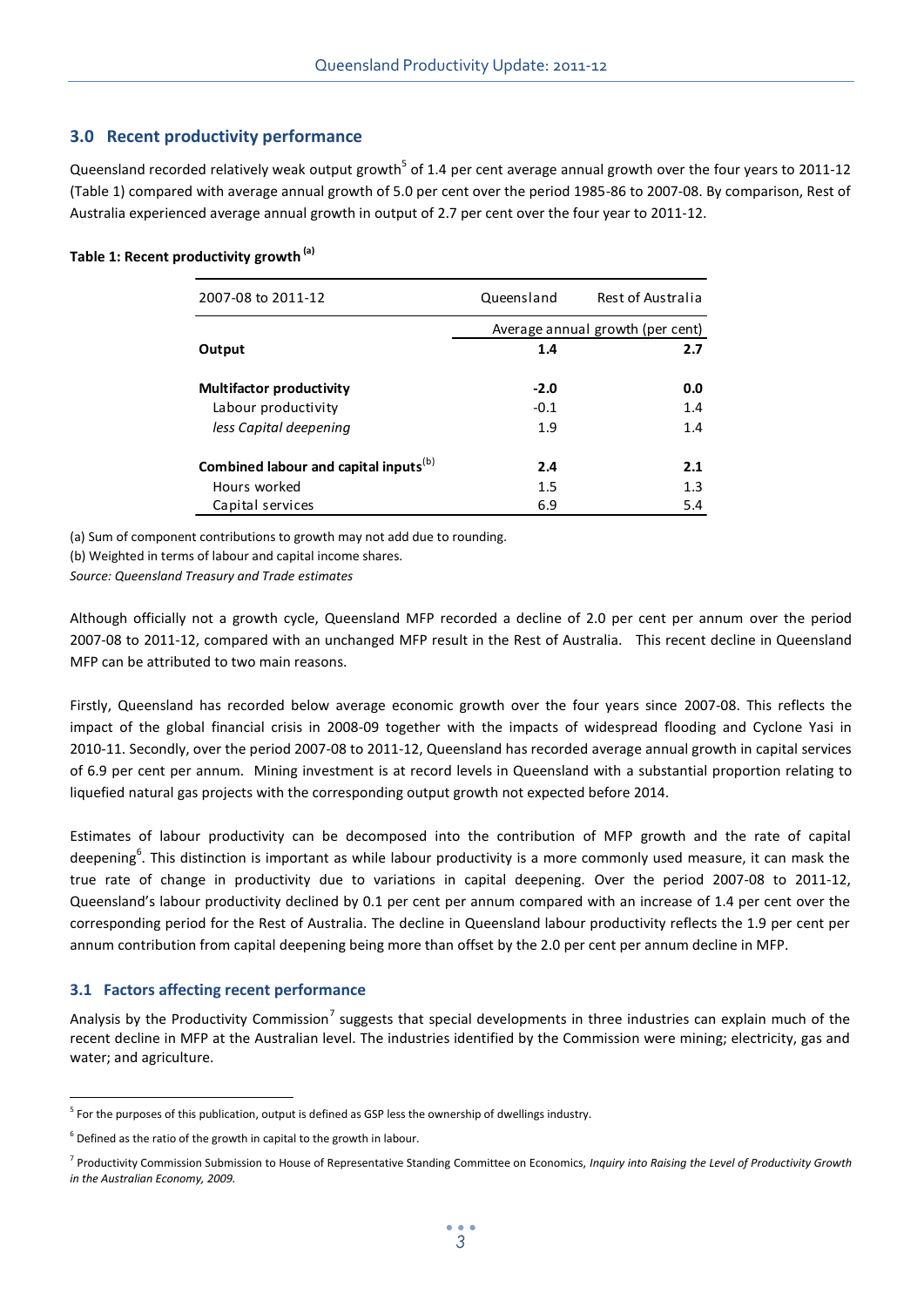The Productivity Commission indicated that the decline in MFP in Australia's electricity gas and water industry is due to very low rainfall during the five year period from 2003-04 to 2007-08 exerting downward pressure on water consumption and consequently water output together with a large increase in capital investment on infrastructure to secure future water supply.

Queensland was significantly affected by the drought which extended through the majority of last decade. This resulted in significant investments in water infrastructure throughout the State<sup>8</sup>, particularly in South East Queensland, to help alleviate the impacts of the severe drought and ensure long term security of supply. Despite recent periods of higher rainfall, household water consumption remains low. As such, output of the water industry also remains subdued.

Further, the Queensland electricity industry MFP has been recently impacted by increased capital investment (particularly in distribution) to meet peak demand, which occurs less than one per cent of the year. In addition, the increasing amount of electricity generated by roof top solar photovoltaics (PV) is reducing measured output.

Queensland Treasury and Trade has recently developed estimates of Queensland Mining MFP<sup>9</sup>. Analysis of mining industry productivity performance found that declining resource quality explains some, but not all, of the recent fall in Queensland mining industry MFP. A number of other factors are likely influencing the recent mining industry productivity performance.

- Firstly, it was found that the recent increase in prices received for Queensland mining exports have coincided with a substantial moderation in mining industry MFP. This outcome supports the notion that profit maximising firms are willing to forgo short term productivity growth in response to strong increases in output prices.
- Secondly, there is generally a lag between investment and output growth but this relationship has broken down in recent years. This may reflect the impact of the global financial crisis in 2008-09 and the flooding of mines and related disruption to transport corridors impacting on production level in 2010-11. Further, the strong growth in mining capital investment over the past 2 years relates to liquefied natural gas projects with the corresponding output not expected to be recorded until 2014.

## **4.0 2001-02 to 2007-08 productivity cycle**

Queensland MFP grew, on average, by 0.8 per cent between 2001-02 and 2007-08 (Table 2), down from 2.6 per cent growth in the previous productivity cycle. However, Queensland growth was 0.8 percentage point above the MFP estimate for Rest of Australia. The moderation in Queensland MFP was largely due to a substantial increase in capital services over this period. Growth in capital services accelerated to 6.2 per cent in the most recent productivity cycle, 2.0 percentage points higher than the 4.2 per cent average annual growth recorded between 1996-97 and 2001-02. In addition, growth in hours worked also accelerated to 4.1 per cent, up from 1.7 per cent average annual growth recorded in the previous cycle.

Average annual growth in Queensland MFP between 2001-02 and 2007-08 has been revised up to 0.8 per cent from 0.2 per cent in the 2009-10 Queensland productivity publication. This upward revision to MFP is almost entirely explained by revisions made to Queensland's GSP. The September quarter 2012 issue of the QSA incorporated the ABS implementation of full historical revisions cycle implemented in the *Australian National Accounts: State Accounts 2010-11* (ABS 5220.0) release together with the revisions incorporated in the 2011-12 release of this ABS publication<sup>10</sup>. This resulted in average annual growth in output between 2001-02 and 2007-08 being revised up to 5.6 from 5.0 per cent in the 2009-10 Queensland productivity publication.

 $\overline{a}$ 

<sup>8</sup> See *Queensland State Budget 2008-09, Capital Statement* (Budget Paper No. 3).

<sup>9</sup> For the full publication see Estimates *of Queensland Mining Productivity Performance, 1989-90 to 2011-12* on the Queensland Treasury and Trade website.

<sup>10</sup> For further information see *Queensland State Accounts: September quarter 2012* [\(http://www.oesr.qld.gov.au/products/publications/qld-state](http://www.oesr.qld.gov.au/products/publications/qld-state-accounts/index.php)[accounts/index.php\).](http://www.oesr.qld.gov.au/products/publications/qld-state-accounts/index.php)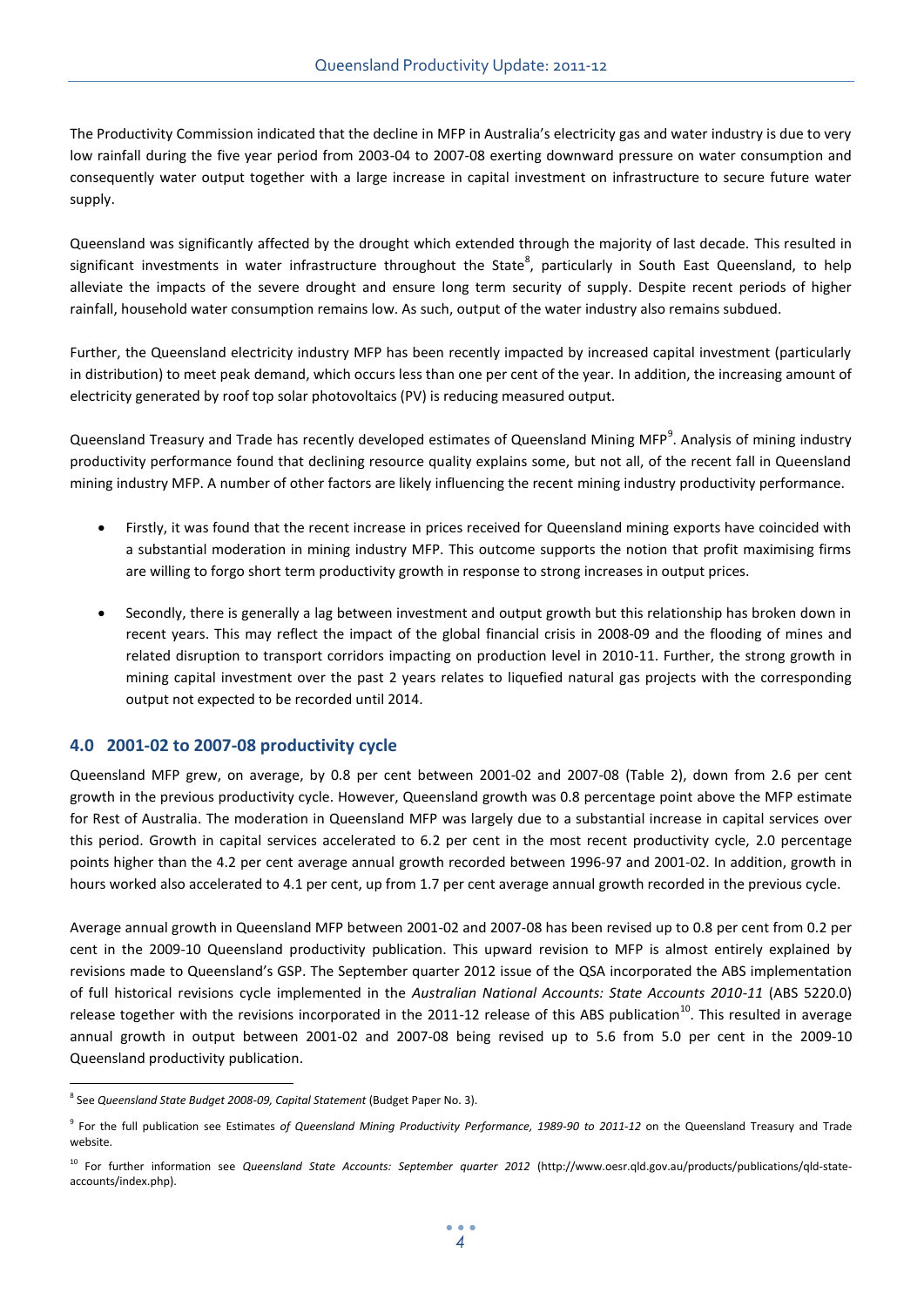|                                                   | 1988-89                  | 1992-93 | 1996-97 | 2001-02<br>to |  |
|---------------------------------------------------|--------------------------|---------|---------|---------------|--|
| Average annual growth (per cent)                  | to                       | to      | to      |               |  |
|                                                   | 1992-93                  | 1996-97 | 2001-02 | 2007-08       |  |
|                                                   | Queensland               |         |         |               |  |
| Output                                            | 3.3                      | 4.8     | 5.1     | 5.6           |  |
| <b>Multifactor productivity</b>                   | 1.1                      | 1.5     | 2.6     | 0.8           |  |
| Labour productivity                               | 1.5                      | 1.7     | 3.3     | 1.5           |  |
| less Capital deepening                            | 0.4                      | 0.2     | 0.8     | 0.7           |  |
| Combined labour and capital inputs <sup>(b)</sup> | 2.2                      | 3.2     | 2.5     | 4.8           |  |
| Hours worked                                      | 1.8                      | 3.0     | 1.7     | 4.1           |  |
| Capital services                                  | 3.0                      | 3.7     | 4.2     | 6.2           |  |
|                                                   | <b>Rest of Australia</b> |         |         |               |  |
| Output                                            | 1.5                      | 3.9     | 3.6     | 3.1           |  |
| <b>Multifactor productivity</b>                   | 0.8                      | 1.3     | 1.7     | 0.0           |  |
| Labour productivity                               | 1.9                      | 1.6     | 2.6     | 1.0           |  |
| less Capital deepening                            | 1.1                      | 0.3     | 0.9     | 0.9           |  |
| Combined labour and capital inputs <sup>(b)</sup> | 0.7                      | 2.5     | 1.9     | 3.1           |  |
| Hours worked                                      | $-0.4$                   | 2.2     | 1.0     | 2.1           |  |
| Capital services                                  | 3.3                      | 3.2     | 3.9     | 5.1           |  |

# **Table 2: Economic and productivity growth over productivity cycles(a)**

(a) Sum of component contributions to growth may not add due to rounding.

(b) Weighted in terms of labour and capital income shares.

*Source: Queensland Treasury and Trade estimates*

Figure 2 below decomposes labour productivity into the contribution of MFP growth and the rate of capital deepening for each of the productivity cycles. In the most recent productivity cycle, 2001-02 to 2007-08, Queensland MFP growth of 0.8 per cent was almost half the average recorded over the four cycles (1.5 per cent). At the same time, growth in capital deepening, 0.7 per cent, was largely in line with the average over the four cycles (0.5 per cent). In comparison, over the four cycles, Rest of Australia recorded 0.9 per cent and 0.8 per cent average annual growth in MFP and capital deepening, respectively.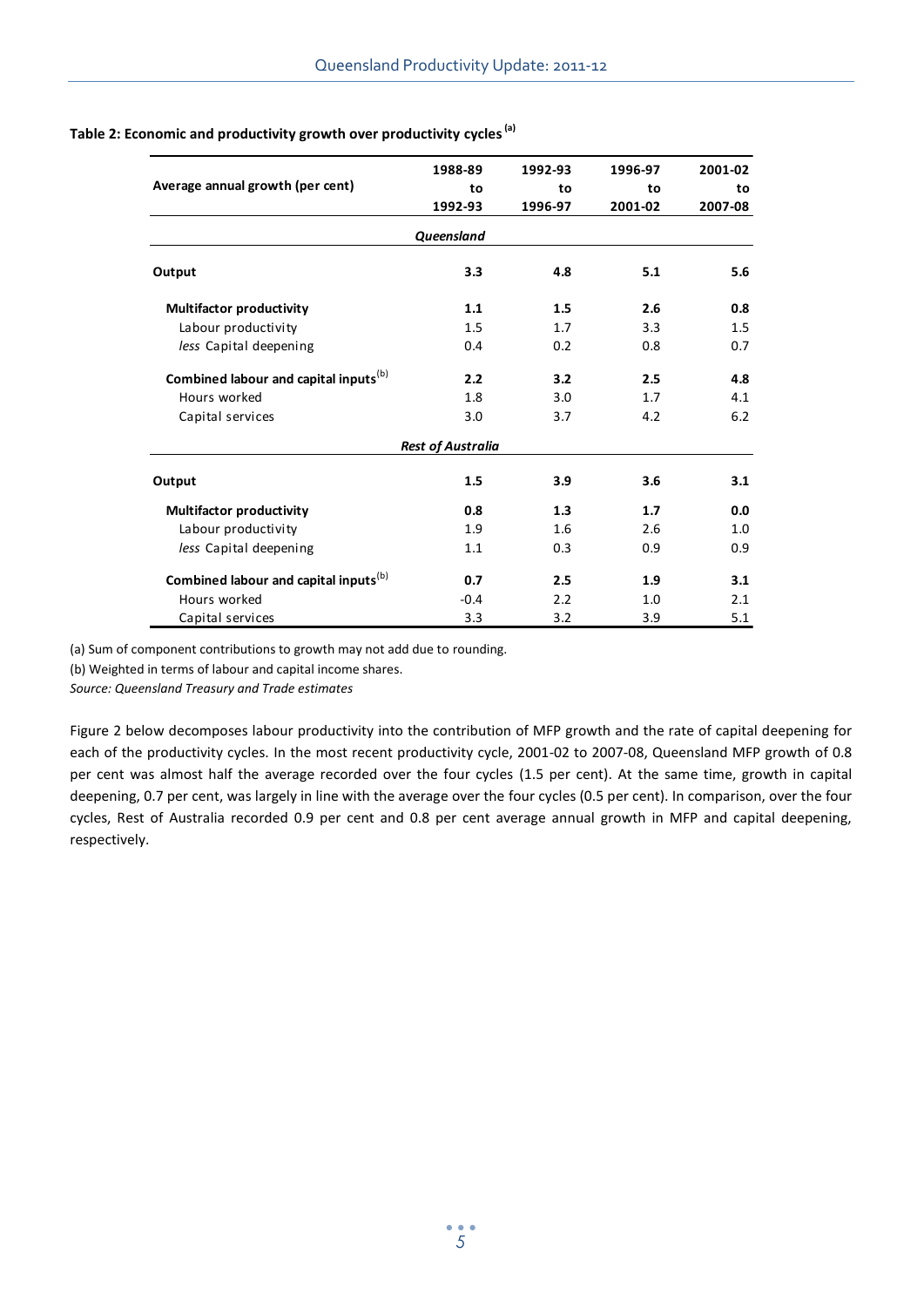

**Figure 2: MFP and capital deepening over productivity cycles, Queensland (a)**

(a) Sum of component contributions to growth may not add due to rounding.

(b) Incomplete cycle due to unidentifiable end-point.

*Source: Queensland Treasury and Trade estimates*

#### **5.0 Long term average**

This section summarises estimates of long term (1985-86 to 2011-12) economic growth for Queensland and Rest of Australia and provides a decomposition of economic performance. Figure 3 shows the annual per cent change in MFP on a trend basis for Queensland and Rest of Australia over the long term. In terms of productivity growth, Queensland has outperformed the Rest of Autralia for the majority of the period leading up to 2006-07, however, since then Queensland productivity performance has recorded a sharp decline and growth has been lower than the Rest of Australia.





(a) Trend estimates are derived using an 11-term Henderson-weighted moving average. *Source: Queensland Treasury and Trade estimates*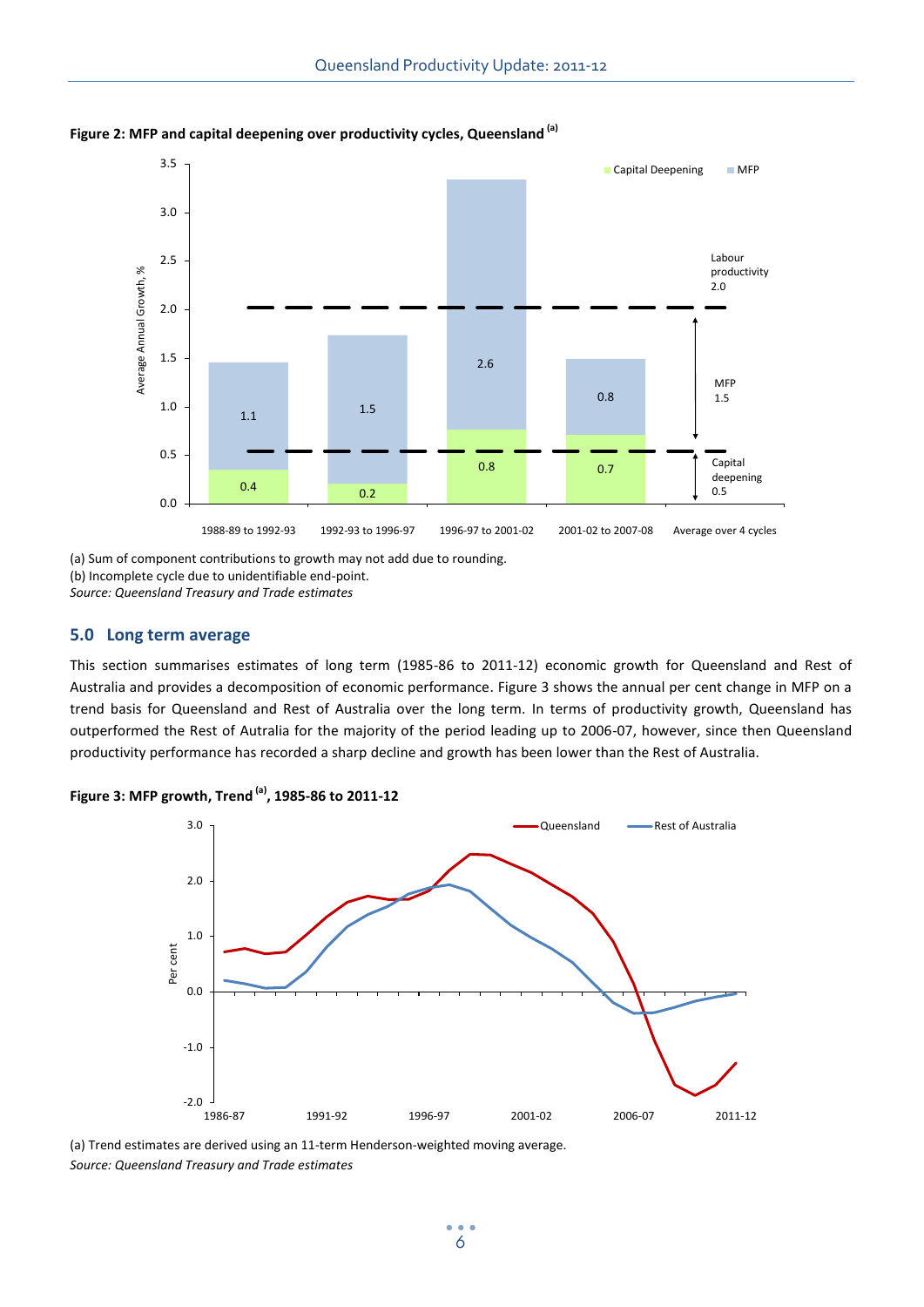Queensland's output growth has exceeded that of Rest of Australia in all but five of the past 26 years and has averaged 4.5 per cent per annum, 1.4 percentage points above that recorded in Rest of Australia (3.1 per cent) (Table 3).

Over the period 1985-86 to 2011-12, Queensland's stronger economic performance relative to Rest of Australia was primarily due to higher growth in combined labour and capital inputs of 3.5 per cent per annum compared with 2.4 per cent for Rest of Australia. Queensland MFP growth between 1985-86 and 2011-12 was 0.9 per cent per annum on average, 0.2 percentage point higher than Rest of Australia growth of 0.7 per cent.

| 1985-86 to 2011-12                                | Queensland | Rest of Australia                |  |  |  |  |
|---------------------------------------------------|------------|----------------------------------|--|--|--|--|
|                                                   |            | Average annual growth (per cent) |  |  |  |  |
| Output                                            | 4.5        | 3.1                              |  |  |  |  |
| <b>Multifactor productivity</b>                   | 0.9        | 0.7                              |  |  |  |  |
| Labour productivity                               | 1.6        | 1.5                              |  |  |  |  |
| less Capital deepening                            | 0.7        | 0.9                              |  |  |  |  |
| Combined labour and capital inputs <sup>(b)</sup> | 3.5        | 2.4                              |  |  |  |  |
| Hours worked                                      | 2.8        | 1.5                              |  |  |  |  |
| Capital services                                  | 4.8        | 4.3                              |  |  |  |  |

# **Table 3: Long run productivity - average annual growth (a)**

(a) Sum of component contributions to growth may not add due to rounding.

(b) Weighted in terms of labour and capital income shares.

*Source: Queensland Treasury and Trade estimates*

Queensland labour productivity grew by 1.6 per cent per year on average between 1985-86 and 2011-12. By comparison, labour productivity in Rest of Australia grew by 1.5 per cent in average annual terms over the same period. In Queensland, the major contributor to labour productivity growth was MFP (0.9 percentage point) with capital deepening contributing 0.7 percentage point. This indicates that growth in Queensland labour productivity on average over the past 26 years has been primarily driven by improvements in production efficiencies (MFP) as opposed to increasing workers' access to capital.

The slightly lower level of capital deepening in Queensland does not imply under-investment or a decline in the level of capital. It simply reflects labour inputs relative to capital inputs growing at a faster rate in Queensland than in Rest of Australia. In fact, Queensland capital services grew at a faster rate (4.8 per cent) per annum than that of Rest of Australia (4.3 per cent), while Queensland hours worked grew at an average rate of 2.8 per cent per annum, 1.3 percentage points higher than Rest of Australia growth of 1.5 per cent.

## **6.0 Contribution to living standards**

Growth in productivity is a key driver of growth in per capita income and consequently living standards. Productivity growth contributes to growth in per capita income as it increases the outputs of goods and services produced per unit of physical input. Gross State Income (GSI) is a traditional indicator of living standards and is defined as GSP adjusted for the terms of trade. GSI is not intended to be an all encompassing measure of wellbeing. Instead, it is a purposefully defined measure that is constructed within the scope of economic measurement and which does not capture, for example, social and environmental changes which may impact on the wellbeing of a region's inhabitants.

A conventional way of quantifying the contribution of productivity to material living standards at the state level is by decomposing the increase in real GSI per capita into its components. Real income growth per capita can be achieved by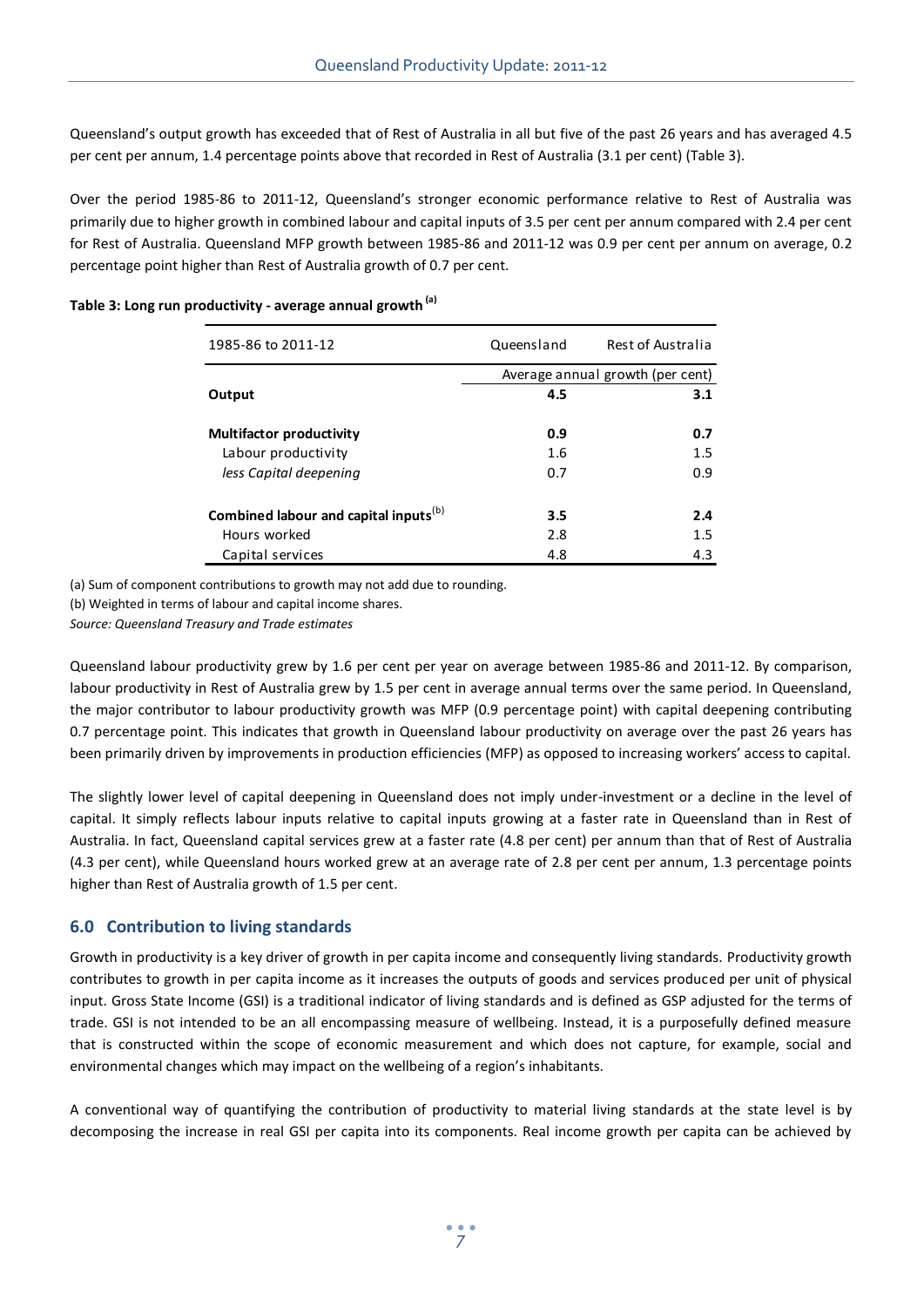improvements in the terms of trade, increasing labour inputs (average hours worked, employment rate and participation rate $^{11}$ ), increased capital input (via capital deepening) and MFP improvements.

#### **6.1 2007-08 to 2011-12 period**

Queensland real GSI per capita (in 2010-11 dollars) rose from \$29,682 in 1985-86 to \$56,655 in 2011-12<sup>12</sup>. Figure 4 illustrates a decomposition of Queensland GSI per capita growth into its components over the four years to 2011-12, as well as the full period 1985-86 to 2011-12.





(a) Sum of component contributions to growth may not add as they are multiplicative rather than additive. *Source: Queensland Treasury and Trade estimates and ABS 3101.0 and 6202.0*

Over the four year period to 2011-12, real GSI per capita in Queensland grew at an average rate of 1.1 per cent per annum. The terms of trade contributed 1.4 percentage points while real GSP per capita detracted 0.3 percentage point from real GSI per capita.

The main detractor from the decline in real GSP per capita was labour utilisation (0.2 percentage point) while labour productivity also detracted, 0.1 percentage point from real GSP per capita. Average annual decline in labour productivity reflects that the 1.9 percentage points contribution from capital deepening being more than offset by the 2.0 per cent per annum decline in MFP.

The main detractors to the decline in labour utilisation were declines in employment growth (an increase in the unemployment rate) and intensity which more than offset the increase in the labour force participation rate. Employment

 $\overline{a}$ <sup>11</sup> In this publication, the participation rate is calculated as the labour force divided by the 'total population'. Alternatively, this calculation can also be based on 'population aged 15 years or over', instead of 'total population'.

 $12$  For the purpose of this publication GSI excludes the ownership of dwellings industry.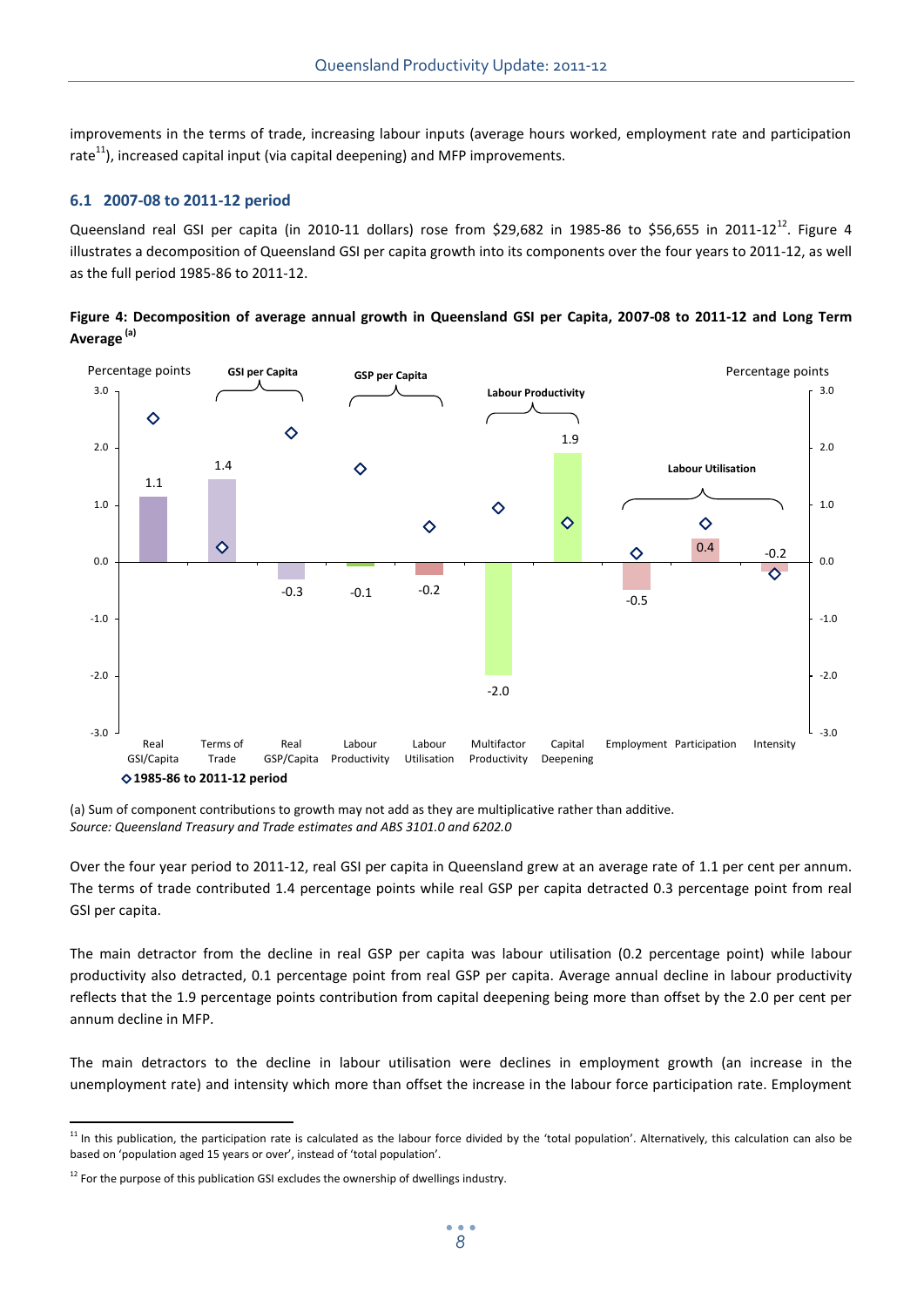and intensity detracted 0.5 and 0.2 percentage point respectively, while labour force participation contributed 0.4 percentage point over the period 2007-08 to 2011-12.

#### **6.2 2001-02 to 2007-08 productivity cycle**

Figure 5 illustrates a decomposition of Queensland GSI per capita growth into its components over the most recent productivity cycle, 2001-02 to 2007-08, as well as the full period 1985-86 to 2011-12.





(a) Sum of component contributions to growth may not add as they are multiplicative rather than additive. *Source: Queensland Treasury and Trade estimates and ABS 3101.0 and 6202.0*

Over this six year period of the most recent productivity cycle, real GSI per capita in Queensland grew at an average rate of 4.4 per cent per annum. The terms of trade contributed 1.2 percentage points and real GSP per capita the remaining 3.2 percentage points.

The main contributor to growth in real GSP per capita was labour utilisation (1.7 percentage points) while labour productivity contributed 1.5 percentage points to growth in real GSP per capita. Average annual growth in labour productivity consists of 0.8 percentage point and 0.7 percentage point contribution by MFP and capital deepening respectively.

The main contributors to the 1.7 per cent growth in labour utilisation were employment growth (a reduction in the unemployment rate) and an increase in the labour force participation rate. Employment and participation contributed 0.8 and 0.9 percentage point respectively, while intensity had a neutral impact over the period 2001-02 to 2007-08. The intensity component implies that the average hours worked per employee was unchanged over this period.